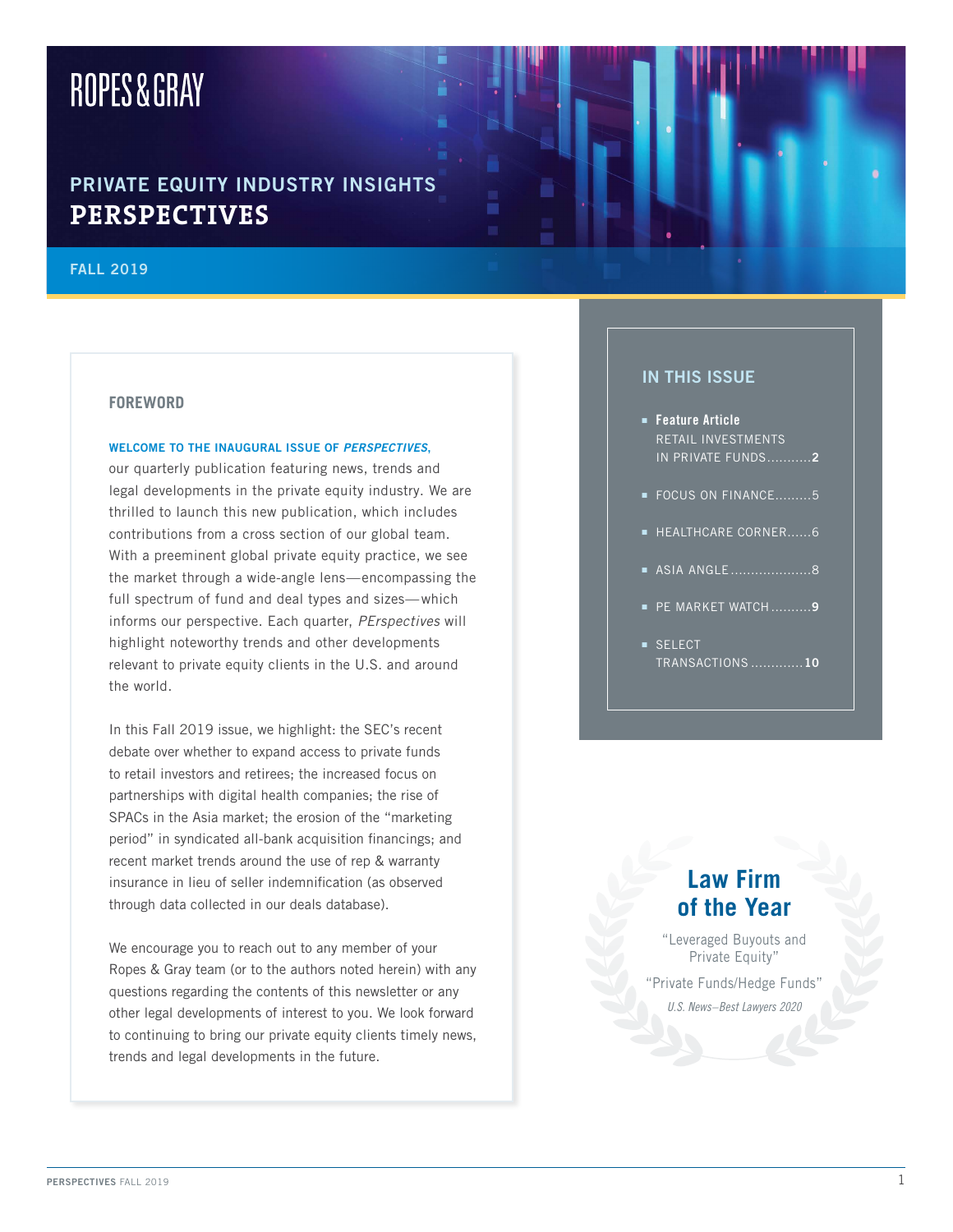#### RETAIL INVESTMENTS IN PRIVATE FUNDS *Regulatory Obstacles and Opportunities*

#### **INTRODUCTION**

OVER THE PAST SEVERAL YEARS, regulators and market participants increasingly have called for the expansion of investment opportunities for retail investors and retirees. These calls for expanded opportunities have cited market structure changes, the looming retirement crisis and basic fairness to retail investors and retirees who do not meet existing regulatory proxies for investor "sophistication." SEC Chairman Jay Clayton, for example, observed that, in 2018, more capital was raised in the private markets than in the public markets, and that retail investors should (but currently do not) have access to those opportunities.1 Because retail investors are generally limited to investments in public companies, market trends suggest that the investment opportunities available to retail inves-

SEC Chairman Jay Clayton, for example, observed that, in 2018, more capital was raised in the private markets than in the public markets, and that retail investors should (but currently do not) have access to those opportunities.

tors have decreased.2 Calls for expansion of retail investment opportunities have also noted that lack of access to investments in private funds<sup>3</sup> is contributing negatively to the retirement savings of many U.S. workers. Commenters have also noted the direct link between retail investors' access to investment opportunities, on one hand, and private companies' and small businesses' access to investment capital, on the other hand.

On June 18, 2019, the SEC published its Concept Release on Harmonization of Securities Offering Exemptions (the "Concept Release") to solicit public comment on exemptions from registration under the Securities Act of 1933 (the "Securities Act").4 Most of the Concept Release describes the requirements and limitations of Securities Act registration exemptions that make up the existing exempt offering framework and solicits responses to a wide range of questions.<sup>5</sup> Commenters' responses are intended to help the SEC assess whether changes to applicable statutes and regulations are necessary or desirable to improve specific exemptions and, more generally, the existing exempt offering framework.

#### **STATE OF THE MARKET**

AT A HIGH LEVEL, the federal securities laws and ERISA essentially foreclose significant retail investment in private funds. As described below, direct investment in private funds is generally available only to investors who meet both the "qualified purchaser" and "accredited investor" standards under the 1940 Act and the Securities Act, respectively. While a handful of "registered funds of private funds" currently exist in the marketplace, an SEC staff position requires that these products be sold only to accredited investors, which drastically limits their availability in the marketplace. In addition, practical considerations and legal risks largely deter sponsors of defined contribution plans (including 401(k) sponsors) from offering exposure to private funds to plan participants.

#### FEDERAL SECURITIES LAWS

Private funds generally rely on an exclusion from the definition of "investment company" under Section 3(c)(7) of the 1940 Act to avoid registration as an investment company.<sup>6</sup> To rely on the Section  $3(c)(7)$  exclusion, a private fund's securities must be owned exclusively by persons who, at the time of acquisition of the securities, are "qualified purchasers."7 In our experience, most private funds of any significant size are Section  $3(c)(7)$ funds that accept investments only from qualified purchasers. Approximately 98% of U.S. households are not qualified purchasers.8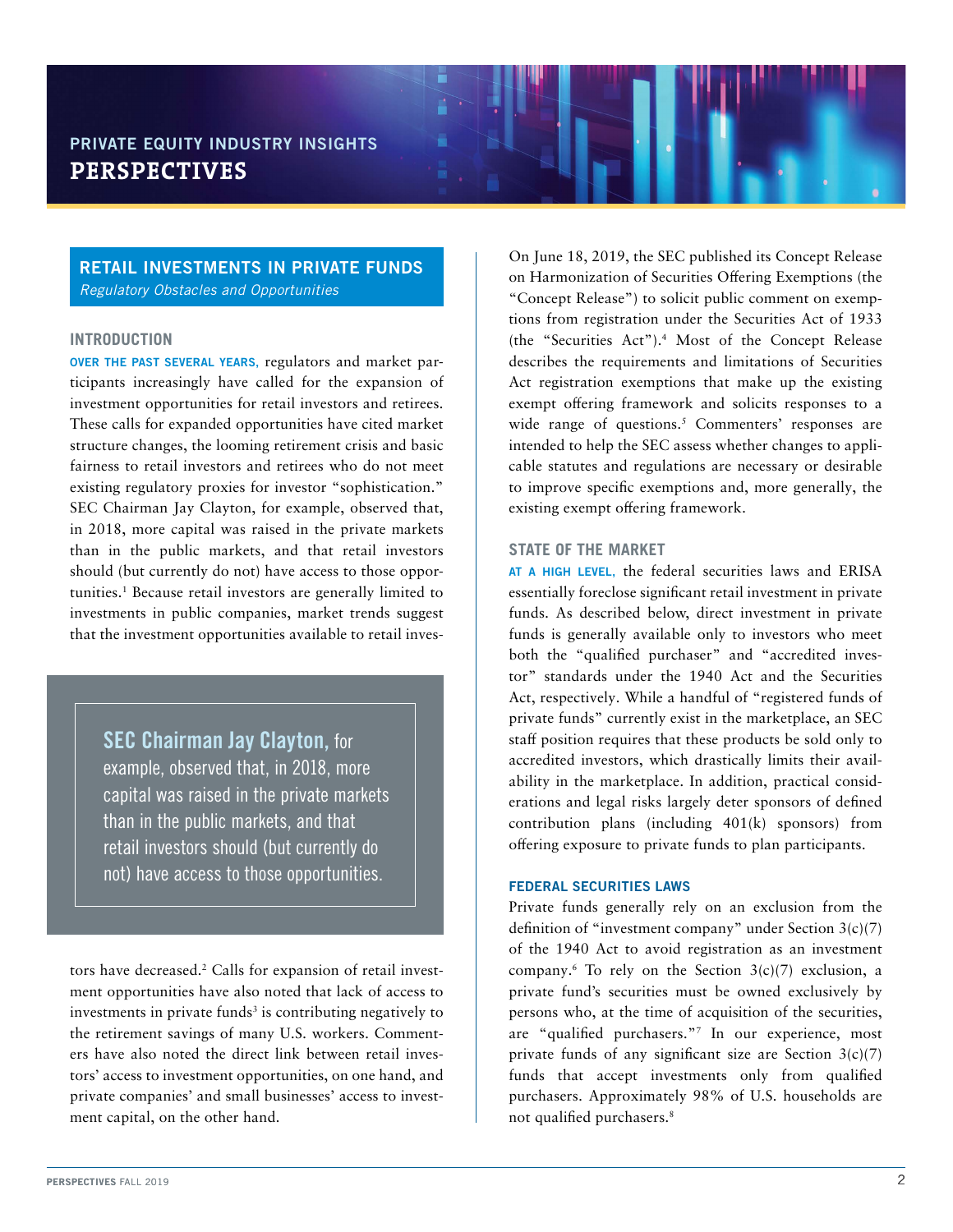The investor protection policies underlying the definitions of "qualified purchaser" and "accredited investor" have been a key feature of the federal securities laws. Investors who are neither accredited investors nor qualified purchasers—i.e., retail investors—are effectively blocked from investing directly in private funds.

#### ERISA

Defined benefit plans are significant investors in private funds, and there is evidence that exposure to private fund investments is contributing to the outperformance of defined benefit plans compared to defined contribution plans.9 Over the past few decades, however, employersponsored retirement accounts have migrated sharply away from defined benefit plans and toward defined contribution plans as the sole retirement plans for employees. This shift has resulted in increasing numbers of plan participants and their beneficiaries being deprived of the benefits of exposure to alternative asset classes in their retirement plans, despite sponsors and fiduciaries of defined contribution plans having shown interest in hedge funds and private equity investments.10

The DOL could facilitate investment in private funds by defined contribution retirement plans by providing formal guidance that (i) reaffirms the long-standing principle that a 401(k) fiduciary must consider the totality of factors related to investment options as opposed to just focusing on liquidity and fees and (ii) expands the safe harbor for plan fiduciaries who are making good faith efforts, well informed by expertise on long-term retirement investing, to provide participants with access to alternative asset classes that offer the potential for attractive gains and greater diversification to hedge risk.

#### POTENTIAL BENEFITS OF PRIVATE FUNDS

The policy argument for expanding opportunities for retail investors to obtain exposure to private funds is that most such investors are missing out on an increasingly important set of investment opportunities. Some commenters claim that the federal securities laws, by foreclosing most investors from access to private offerings, facilitate wealth

#### Welcome LATERAL PARTNERS

WE ARE PLEASED to announce that eight high-profile lateral partners with extensive experience serving private equity clients joined Ropes & Gray in 2019.



**Scott Abramowitz** *Private Equity* New York



**Andrea Hwang** *Finance* | New York



**Violetta Kokolus** *Intellectual Property Transactions* New York



**Cristine Pirro Schwarzman** *Business Restructuring*  New York



**Eve Ellis** *Asset Management* London



**Leonard Klingbaum** *Finance* | New York



**Edward McNicholas** *Data, Privacy & Cybersecurity* Washington, D.C.



**Carolyn Vardi** *Private Equity* New York

inequality in the U.S.<sup>11</sup> Separately, the significant number of households that are not prepared for retirement also supports expanding retail access to private funds.<sup>12</sup>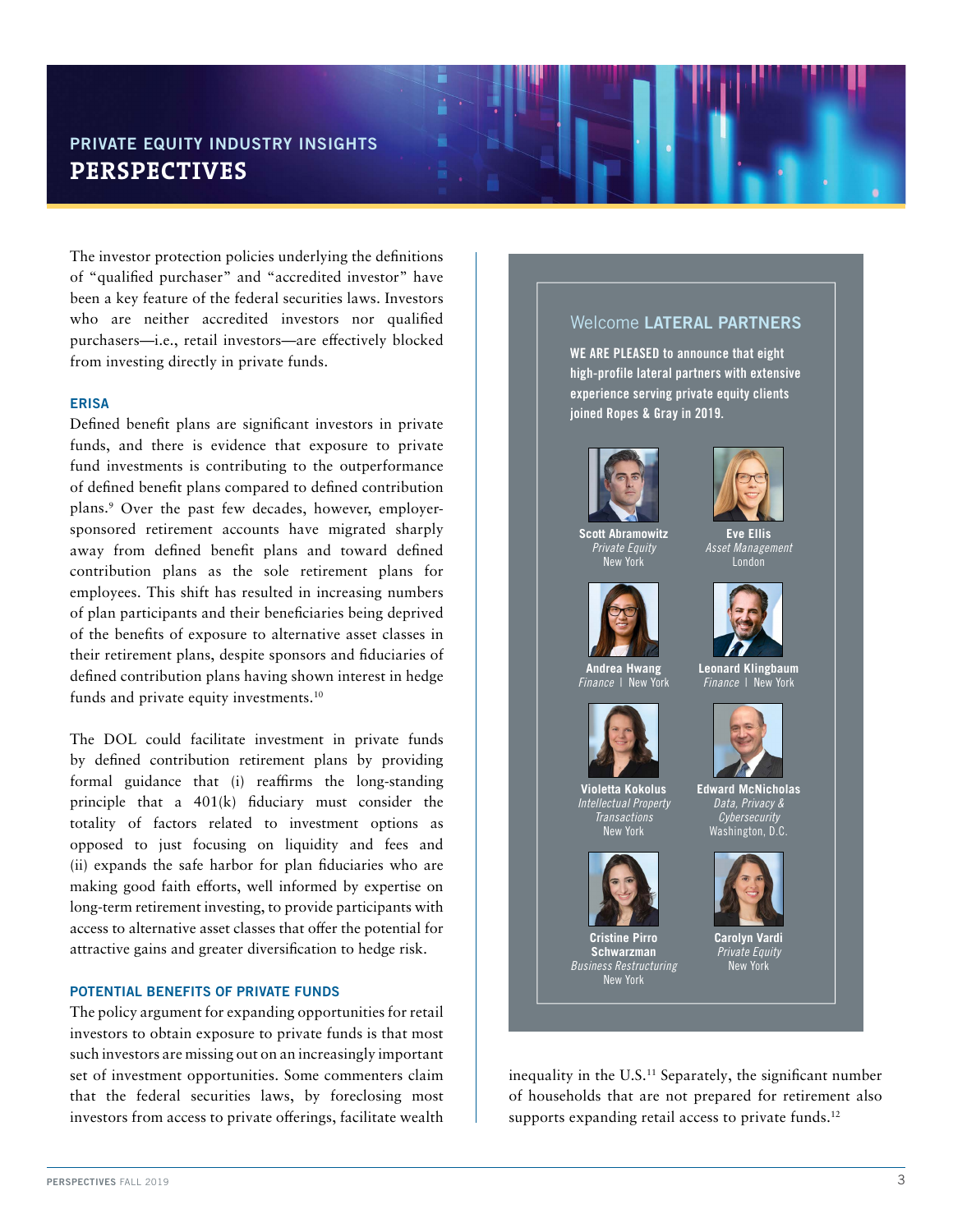#### **POSSIBLE ALTERNATIVES**

We examine three possible approaches to expanding retail access to private funds: (i) direct access, (ii) investment through a registered vehicle organized as a "registered fund of private funds," and (iii) investment through a feeder fund advised by a registered investment adviser ("RIA").

### Three possible approaches to

expanding retail access to private funds: (i) direct access, (ii) investment through a registered vehicle organized as a "registered fund of private funds," and (iii) investment through a feeder fund advised by a registered investment adviser.

#### DIRECT ACCESS

In a "direct access" model, retail investors would be permitted to purchase interests directly in private funds. As noted above, most private equity funds and hedge funds with substantial assets rely on the exemption from registration under Section  $3(c)(7)$  of the 1940 Act, which currently limits holders to qualified purchasers. Therefore, a direct access model would require a number of legislative and/or administrative changes to the existing regulatory framework for private funds. To meet investor protection concerns, the SEC could impose restrictions on direct retail access to private funds designed to ensure that the extent of a retail investor's private fund exposure is appropriate for the investor's financial situation.

Despite the potential benefits of retail access to private funds generally, there are potential drawbacks to a direct access model. Even if retail investment in private funds becomes legally feasible, direct access may not be attractive to private fund sponsors. Many private fund sponsors do not have distribution networks capable of marketing to retail investors and may not have the operational or administrative capacity to service large numbers of retail investors. A potential solution to these operational and administrative challenges might involve an unregistered "feeder" fund sponsored by a financial intermediary. An unregistered feeder would require regulatory changes similar to those described above.

#### REGISTERED FUND OF PRIVATE FUNDS

In a "registered fund of private funds" model, a fund sponsor would organize a registered investment company that would invest its assets in a number of underlying private funds. The registered fund of private funds would be a closed-end company registered under the 1940 Act, and its shares would be offered to the public in a registered offering under the Securities Act.13

Unlike the direct access model described above, investment through a registered vehicle would afford retail investors with the protections provided by the 1940 Act and the Securities Act. Moreover, the existing disclosure and valuation requirements applicable to registered closedend funds under the 1940 Act are adequate to address the risks and issues presented by investments in private funds.

#### FEEDER STRUCTURE

A "feeder" fund model would involve a registered feeder fund sponsored by a wealth manager or other third party (e.g., a broker-dealer with an existing customer base) (an "intermediary") that invests substantially all of its assets in a single unaffiliated private fund. The feeder fund would be a closed-end vehicle registered as an investment company under the 1940 Act and would be marketed to an intermediary's existing customers.

A feeder fund model is likely the most quickly scalable of the three options described in this article. Intermediaries have organized feeder funds into hundreds of private funds. These feeder funds are currently offered only to customers who are qualified purchasers. With additional regulatory relief, these feeder funds could be offered to investors who are not qualified purchasers or accredited investors.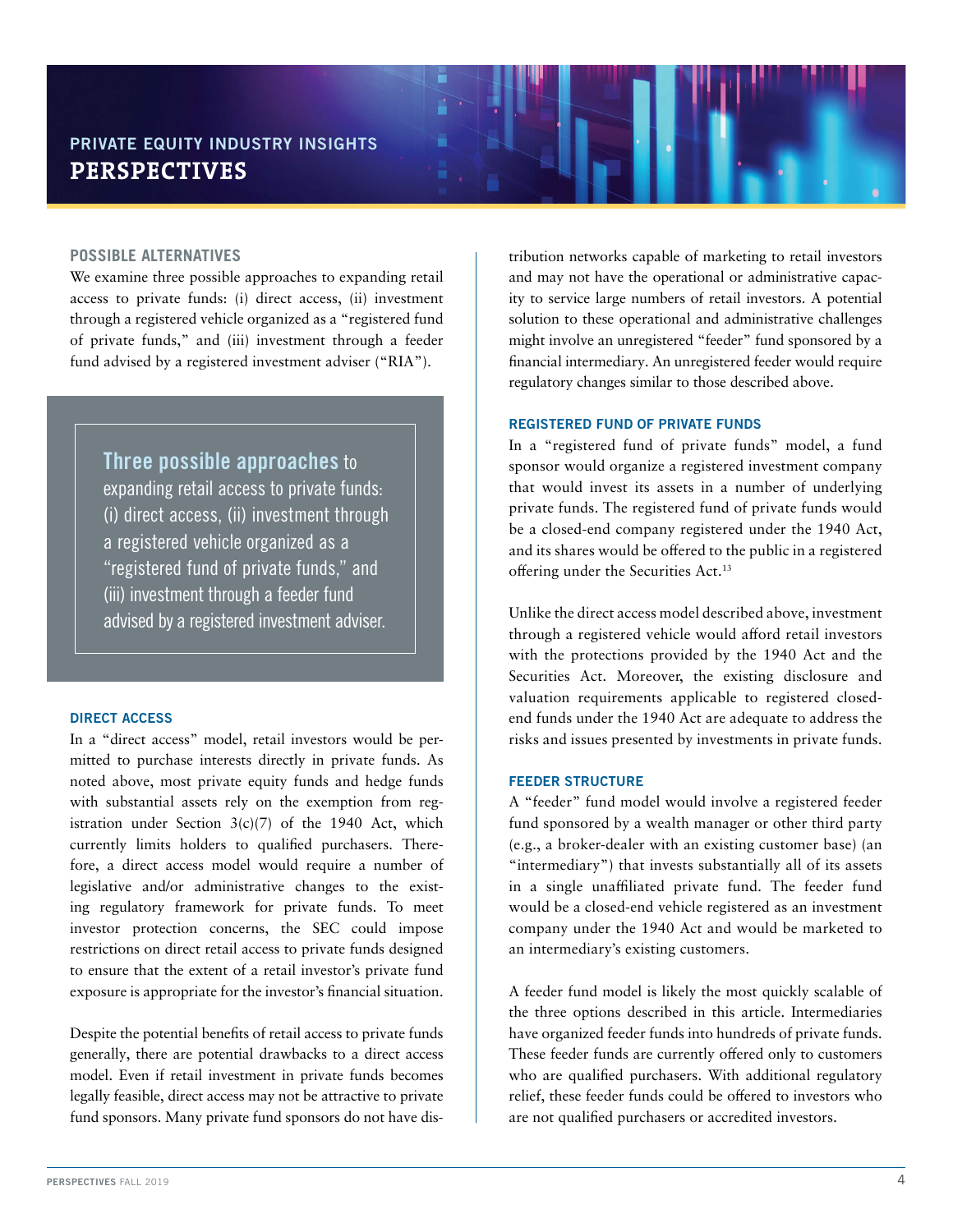#### **CONCLUSION**

IT IS FAR TOO EARLY TO PREDICT whether the Concept Release will lead to changes in the regulatory landscape. However, at the very least, the Concept Release indicates that the SEC is willing to consider expanding retail access to private funds. This could afford non-accredited investors the opportunity to more broadly diversify their investment portfolios and otherwise benefit from investments that may have returns with less correlation to the public markets.

From the perspective of a private fund sponsor, an expansion of investment opportunities in private funds to non-accredited investors could result in substantial new sources of investor capital. Similarly, traditional retail fund complexes might be able to use their existing distribution networks and operational capabilities to offer alternative strategies to a much wider section of the investing public, either on their own or in partnership with private fund sponsors. And, most importantly, allowing retail investors to diversify their investments to include private funds will provide them with wealth-building opportunities that currently are available only to wealthier investors.

Both private fund sponsors and traditional fund complexes should consider how they might create and offer products that could take advantage of any new regulatory flexibility. For example, private fund sponsors without an established retail distribution network may want to look for potential distribution partners, just as retail fund sponsors without established alternatives capabilities may wish to either build that capability or partner with a private fund sponsor that already has this capability.

*For a more detailed discussion on this topic, please see the full-length Ropes & Gray white paper, dated September 24, 2019 (available [here\)](https://www.ropesgray.com/en/newsroom/alerts/2019/09/RETAIL-INVESTMENTS-IN-PRIVATE-FUNDS-Regulatory-Obstacles-and-Opportunities-?NK=retail%20inv).*

Authors: Michael G. Doherty; David M. Geffen; Joshua A. Lichtenstein; Nathan D. Somogie

#### FOCUS ON FINANCE



*Erosion of the "marketing period" in syndicated all-bank acquisition financings*

- **E** Historically, a "marketing period" was used in acquisition financings consisting of syndicated term loans or high yield bonds. This was a period of 15-20 business days for the benefit of the buyer after satisfaction of all conditions precedent to closing, during which the financing could be marketed. Lenders were also provided a slightly shorter marketing period under the debt commitment letter.
- $\blacksquare$  On the other hand, for direct lender facilities or club financings, no marketing period is necessary. Typically, an "inside date" is specified, prior to which the buyer does not have to close.
- **n** The "marketing period" remains the norm in acquisition financings with a high yield component. In all-bank financings, sellers now demand that the marketing period be replaced with an "inside date" to expedite closing. Buyers have come to agree to this approach, particularly in competitive sale processes with multiple bidders.
- For buyers, this approach can create risk to the syndication timetable. The timeline may need to be longer to allow for ratings to be obtained/reaffirmed and for the marketing process to proceed. Depending on certain factors, periods of 30 days or less can make closing without the benefit of a full syndication more likely.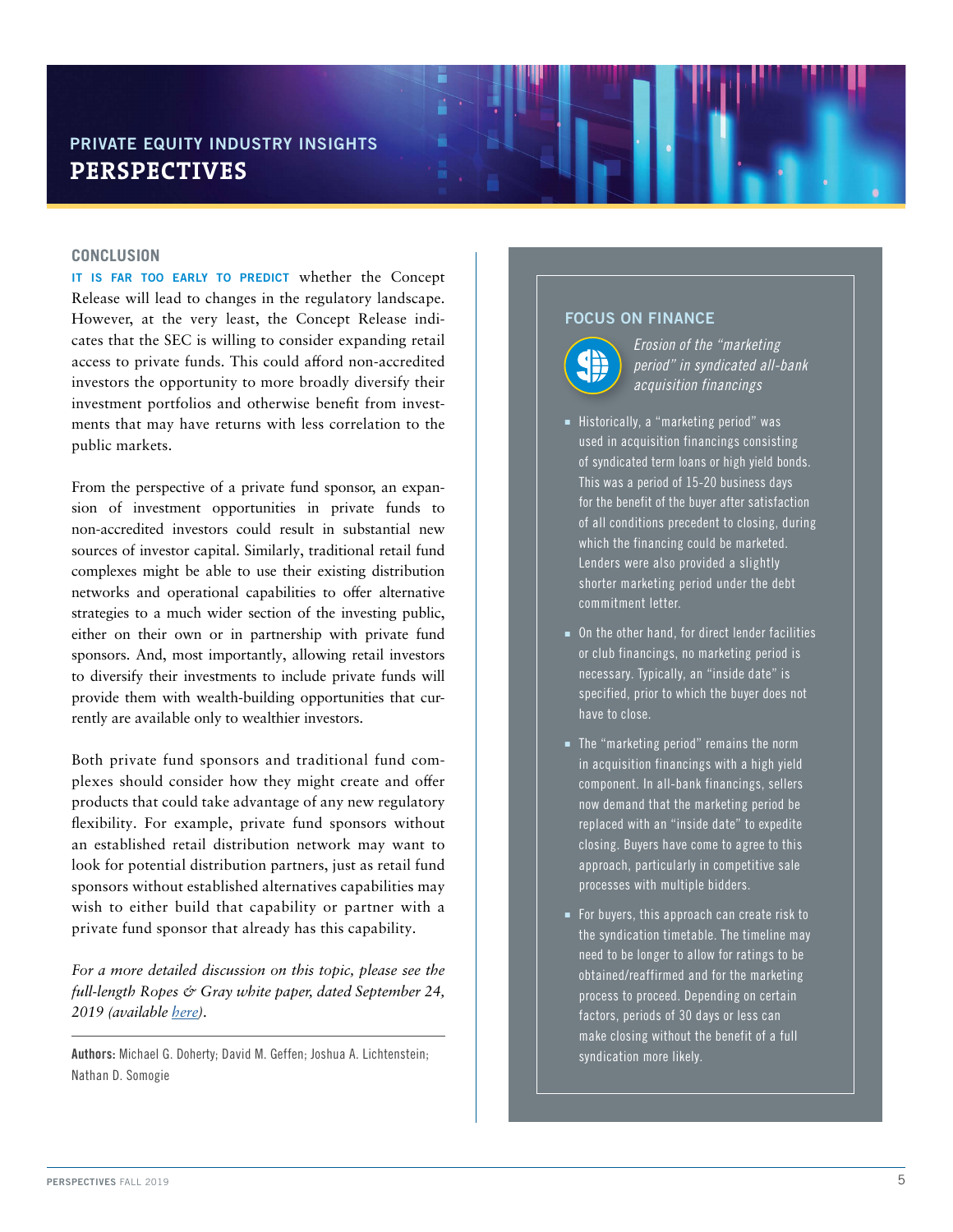#### HEALTHCARE CORNER

#### **ROPES & GRAY HOSTS DIGITAL HEALTH FORUM IN NEW YORK**

At a well-attended forum on September 18, Ropes & Gray's healthcare lawyers, in collaboration with *Crain's New York Business,* explored the challenges inherent in digital health partnerships and debuted the results of a new survey—"From Innovation to Solutions: Building Strategic Partnership in an Evolving Digital Health Landscape."

#### WHAT IS DIGITAL HEALTH AND HOW DOES IT INTERSECT WITH PRIVATE EQUITY?

At its core, digital health, also commonly referred to as "healthcare tech" or "health IT," refers to products and services at the intersection of information technology and data analytics, on the one hand, and the healthcare and life sciences sectors, on the other. Digital health is a vast field and spans different potential investment opportunities—including healthcare vendors, suppliers, providers and payors. Examples of digital health companies include: electronic medical record systems, clinical trial management software, health and wellness-related apps, telehealth/telemedicine providers, artificial intelligence applications to diagnostics, data analytics, and revenue cycle management software, among others.

Digital health companies generate, analyze or consume health data—and are increasingly forming alliances with providers, payors and life sciences companies in an effort to push the boundaries of how healthcare is delivered and consumed. These transactions require extensive vetting because of the complexity of legal issues involved, including patient privacy, data use, intellectual property, fraud and abuse, and evolving regulatory authorities being enacted by the U.S. Food and Drug Administration, the Office of Inspector General at the U.S. Department of Health and Human Services, and other governmental bodies, both foreign and domestic.

In the earlier phases of the market, digital health companies were looked at as more appropriate investments for venture capital and growth capital funds, but many are now mature enough to benefit from private equity investment and guidance, either as full equity buyouts, strategic transactions with existing investments or late stage capital rounds. Companies in this sector that have demonstrated a proof of concept, won flagship customers and shown increasing profitability are ripe for investment.

> **OUR FEATURED PODCASTS focus** on legal issues of interest to the private equity industry. To access our full library of podcasts, please click [here](https://www.ropesgray.com/en/newsroom/podcasts).

[PODCAST](https://www.ropesgray.com/en/newsroom/podcasts/2019/November/Podcast-Private-Funds-Update-The-UK-Stewardship-Code-2020) Private Funds Update: The UK Stewardship Code 2020 This podcast discusses the recently published revised edition of the UK Stewardship Code and how it may affect UK asset managers.

[PODCAST](https://www.ropesgray.com/en/newsroom/podcasts/2019/September/Podcast-Fund-Subscription-Facilities-Key-Considerations-for-Limited-Partners) Fund Subscription Facilities: Key Considerations for Limited Partners This podcast discusses the use of capital call facilities by private investment funds, including the pros and cons for limited partners of subscription facilities and recent ILPA guidelines.

[PODCAST](https://www.ropesgray.com/en/newsroom/podcasts/2019/June/Podcast-Ropes-Grays-PEP-Talk-General-Solicitation-by-Private-Equity-Funds-Under-506c) PEP Talk: General Solicitation by Private Equity Funds Under 506(c) This podcast discusses the opportunity for private equity funds to engage in general solicitation during fundraising under Rule 506(c) of Regulation D of the Securities Act.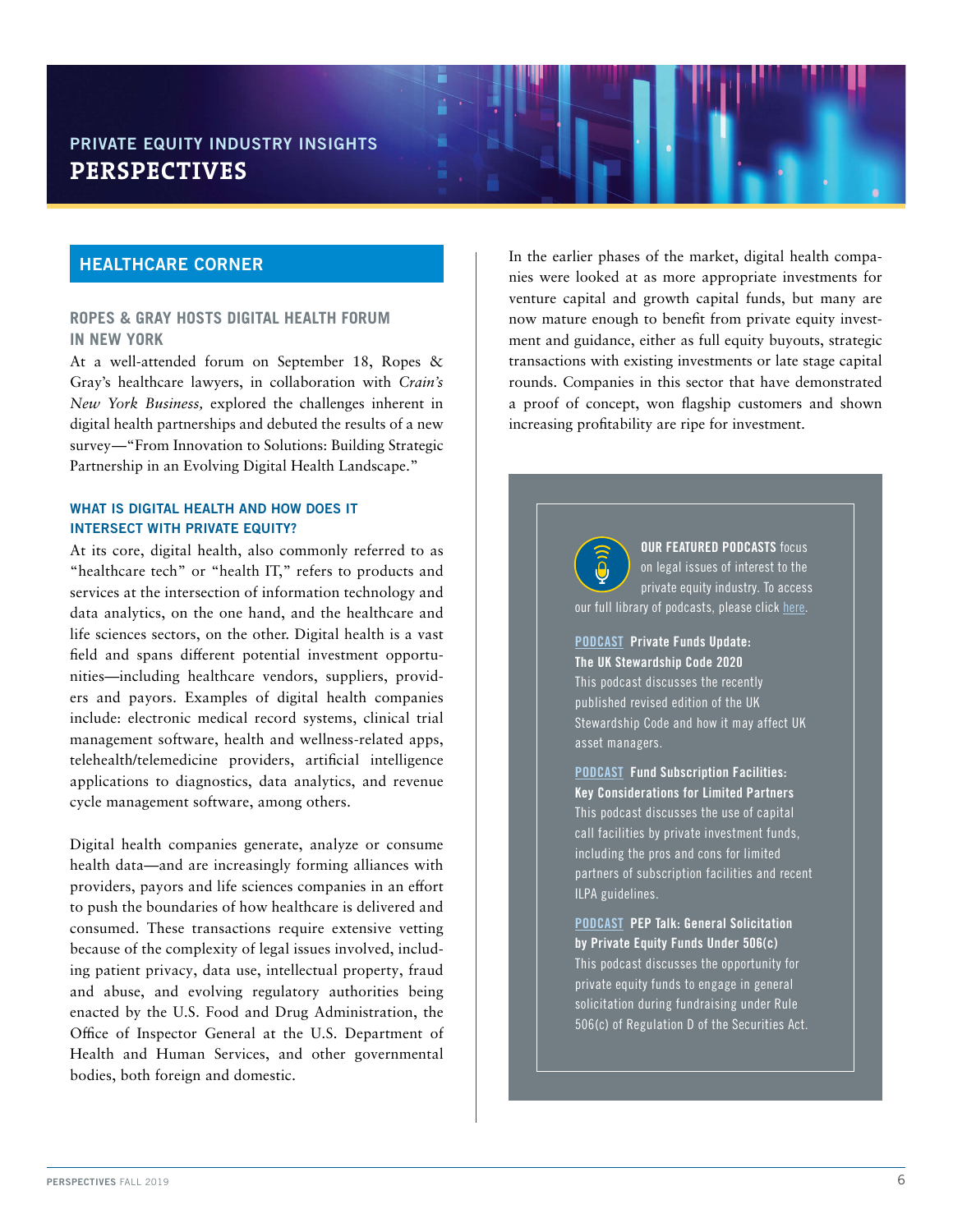#### WHAT ARE PEOPLE SAYING?

Nearly 100 Ropes & Gray clients and *Crain's* readers from the healthcare, pharm/biotech, provider, digital health and private equity sectors attended the forum.

Ropes & Gray revealed the results of a survey conducted by Ropes & Gray and *Crain's,* based on responses from more than 280 executives from the healthcare, life sciences, digital health and healthcare investment sectors, including many of Ropes & Gray's clients. The goal of the research was to examine partnerships with digital health companies to learn more about challenges, best practices and strategies for navigating complex strategic partnerships.

The report indicated that, *while the pace of interest in partnerships seems to be accelerating, most survey respondents lacked ties to a digital health company:* only 29% said they have either entered into a partnership or acquired a digital health company over the past year. Among those who did not consider an affiliation, 18% said digital health companies did not demonstrate a clear value proposition.

More than 60% of respondents said *healthcare's strongly entrenched business and reimbursement models make it difficult to bring digital health products to market,* while 47% think most health tech companies do not fully understand the healthcare market. *Data privacy and cybersecurity remain big issues in healthcare:* nearly 70% of respondents were concerned that a digital health partner would fail to secure or encrypt data prior to it being shared, and 34% were very concerned that their digital health partner would have accidental data breaches.

*A copy of the research paper is available online and can be viewed, [here.](https://www.ropesgray.com/en/digital-health-report)*

Authors: Albert F. Cacozza; Deborah L. Gersh; Megan R. Baca; Edward R. McNicholas

#### Congratulations NEW PARTNERS

ROPES & GRAY RECOGNIZES FIVE outstanding recent promotees among our partner ranks. These accomplished attorneys bring their deep private equity industry and legal knowledge to our clients.



**Lindsey Goldstein** *Asset Management* | New York



**Arek Maczka** *Finance* | New York



**Brynn Rail** *Asset Management* | New York



**Elizabeth Todd** *Private Equity* | London



**Katherine Waite** *Asset Management* | Boston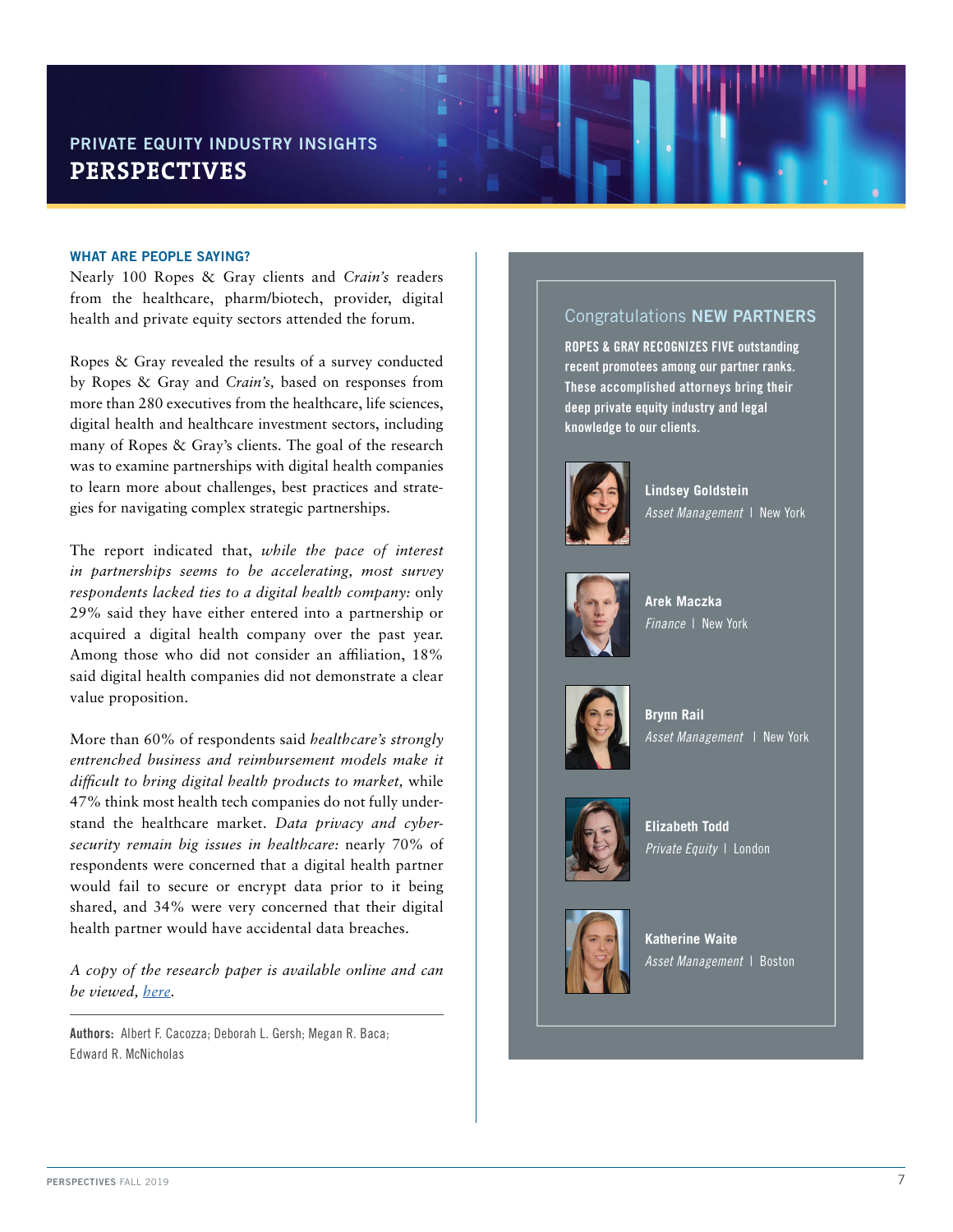#### ASIA ANGLE

#### **THE GROWING SPAC MARKET**

As investors and management teams become increasingly comfortable with special purpose acquisition company ("SPAC" or "SPACs") structures, and asset managers see SPACs as an alternative asset class to deploy capital, we have seen heightened interest in SPACs. According to SPAC Research, there have been 44 U.S. SPAC IPOs so far this year, raising an aggregate of approximately USD\$10.5 billion. We have also seen a trend toward increased SPAC activity outside of the U.S., particularly in Asia, where there has been an increase in Asia-focused sponsors establishing SPACs, as well as SPACs seeking business combinations.

#### SOME BASICS ON SPACS

A SPAC is a shell company that raises money through an IPO with the intention of consummating a business combination in a targeted industry during a prescribed time period (usually 18-24 months). As a newly formed "blank check company," a SPAC has no track record, but attracts investors by leveraging the experience of its sponsors to identify attractive operating businesses and complete a business combination in the required time frame. As part of the IPO, a SPAC provides its initial public investors with additional equity rights, who are typically also provided with the right to receive their capital back at the time of the business combination. As an additional safeguard, most of the SPAC's offering proceeds are placed in a trust account, with the express purpose of using such proceeds for a business combination or to fund redemptions. SPAC sponsors typically provide financing to cover the SPAC's fees and expenses, and receive an initial 20% interest in the SPAC following the IPO.

#### PRIMARY BENEFITS OF SPACS

While there are complexities in the SPAC structure, sponsors, bankers and managers have refined the structure over time to allow it to be a competitive alternative in auctions and other private acquisition situations. As a result:

- **FOR SPONSORS**, a SPAC provides an alternative asset class for deploying capital in the public markets, with access to a broader base of potential investors and attractive economics.
- **FOR PUBLIC INVESTORS, a SPAC provides an opportunity to** invest alongside experienced industry experts and deal professionals while enjoying the liquidity of publicly traded securities, as well as the additional protections afforded by the unique structure.
- **FOR SELLERS**, including private equity funds, a SPAC provides access to a sophisticated buyer, liquidity, additional growth opportunities with an assured exit through the public markets, and often, a quicker, and more certain acquisition process.

We have seen a trend toward increased SPAC activity outside of the U.S., where there has been an increase in Asia-focused sponsors establishing SPACs.

Given their structures, SPACs often come to the table with clear indications of the marketability of the business combination before an acquisition gets signed up, committed financing and a supportive stockholder base. Simply stated, a business combination with a SPAC allows for more flexibility in coming up with a transaction structure that makes sense for all parties. We expect growth in SPACs to continue as the industry evolves, and the market requires certain, more creative M&A solutions for private equity sponsors and other investors.

Authors: Oliver Nip; Carl P. Marcellino; Paul D. Tropp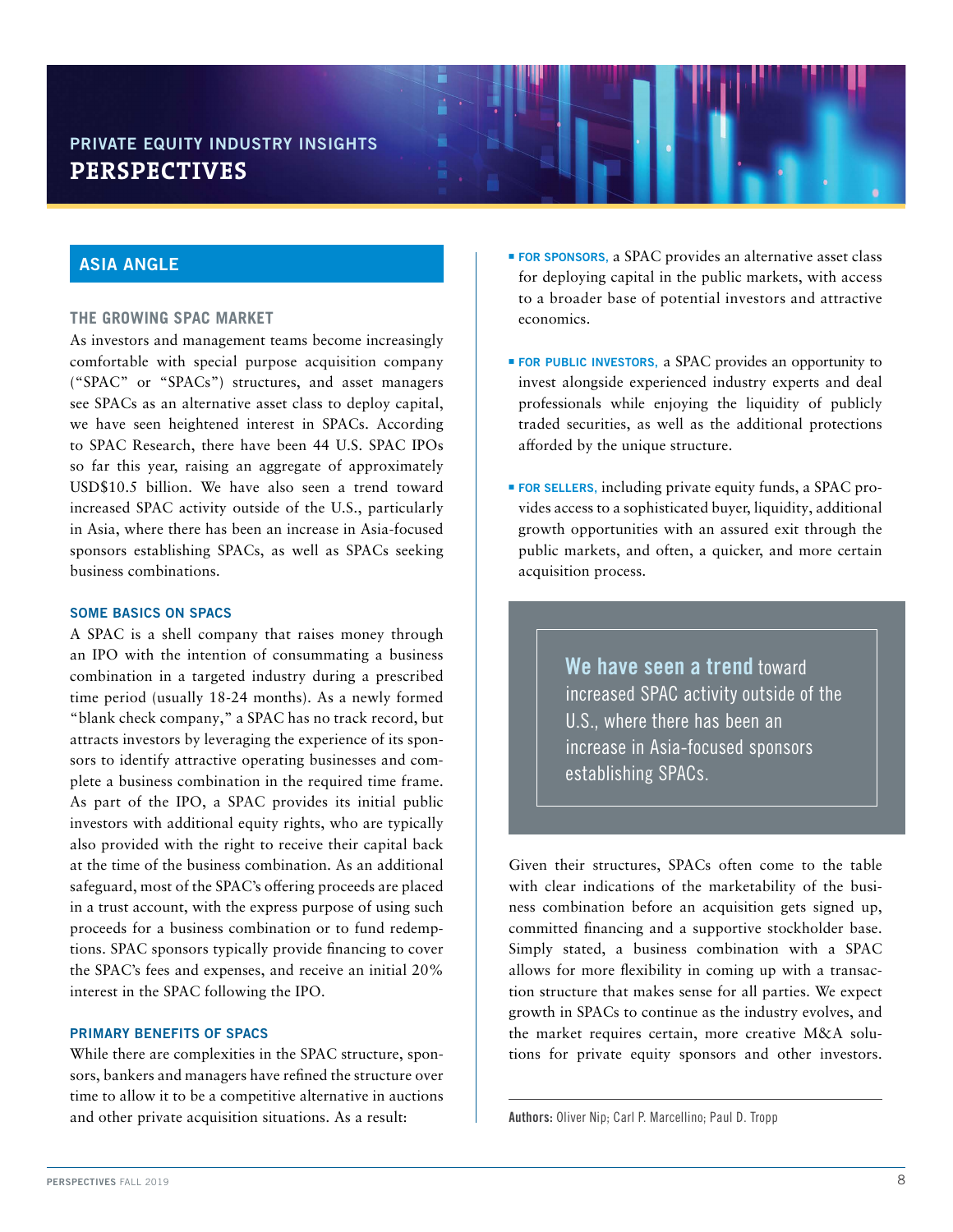#### PE MARKET WATCH *Seller Skin in the Game*

We collect data from closed transactions to enter into our database, which contains information on over 1,500 deals–including mid-cap and large-cap transactions and a mix of buy-side and sell-side experience. The charts represent data on seller indemnification obligations (based on our database) for the period 2H 2018 through 1H 2019.

Although the market in general is moving away from seller indemnification, the move has been more pronounced in sponsor-to-sponsor deals, where close to 80% of sponsor-to-sponsor deals on which Ropes & Gray has worked have not included seller indemnification. However, indemnification has frequently been replaced with representation and warranty insurance, with sponsors purchasing insurance in more than 85% of the deals.



#### NON–SPONSOR-TO-SPONSOR



24 deals

#### PE BY THE NUMBERS

*A Global Private Equity Transactions Practice*  Jan. 1–Sept. 30, 2019 (announced PE-related transactions)

**170 Deals** 



**17 Countries** 

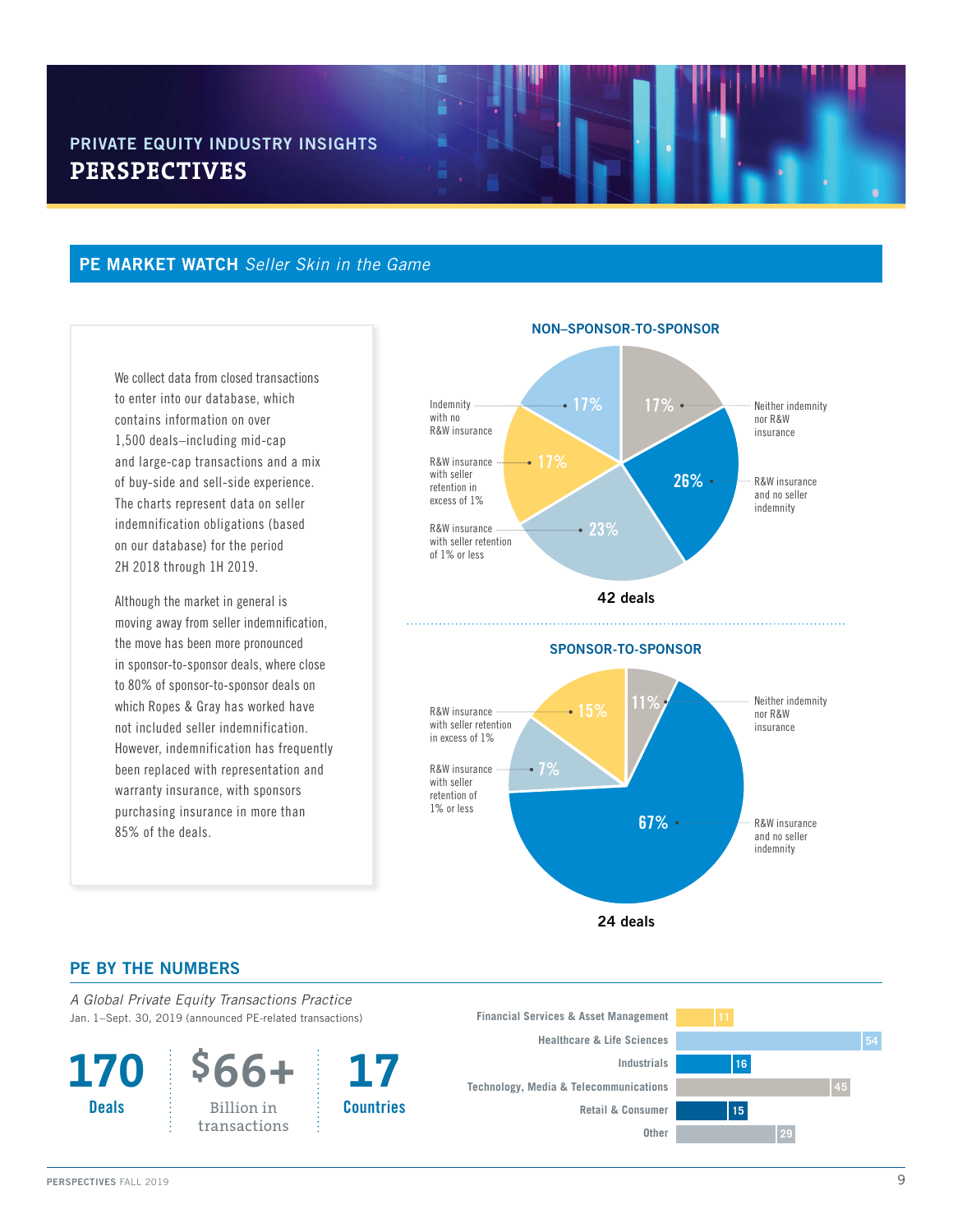